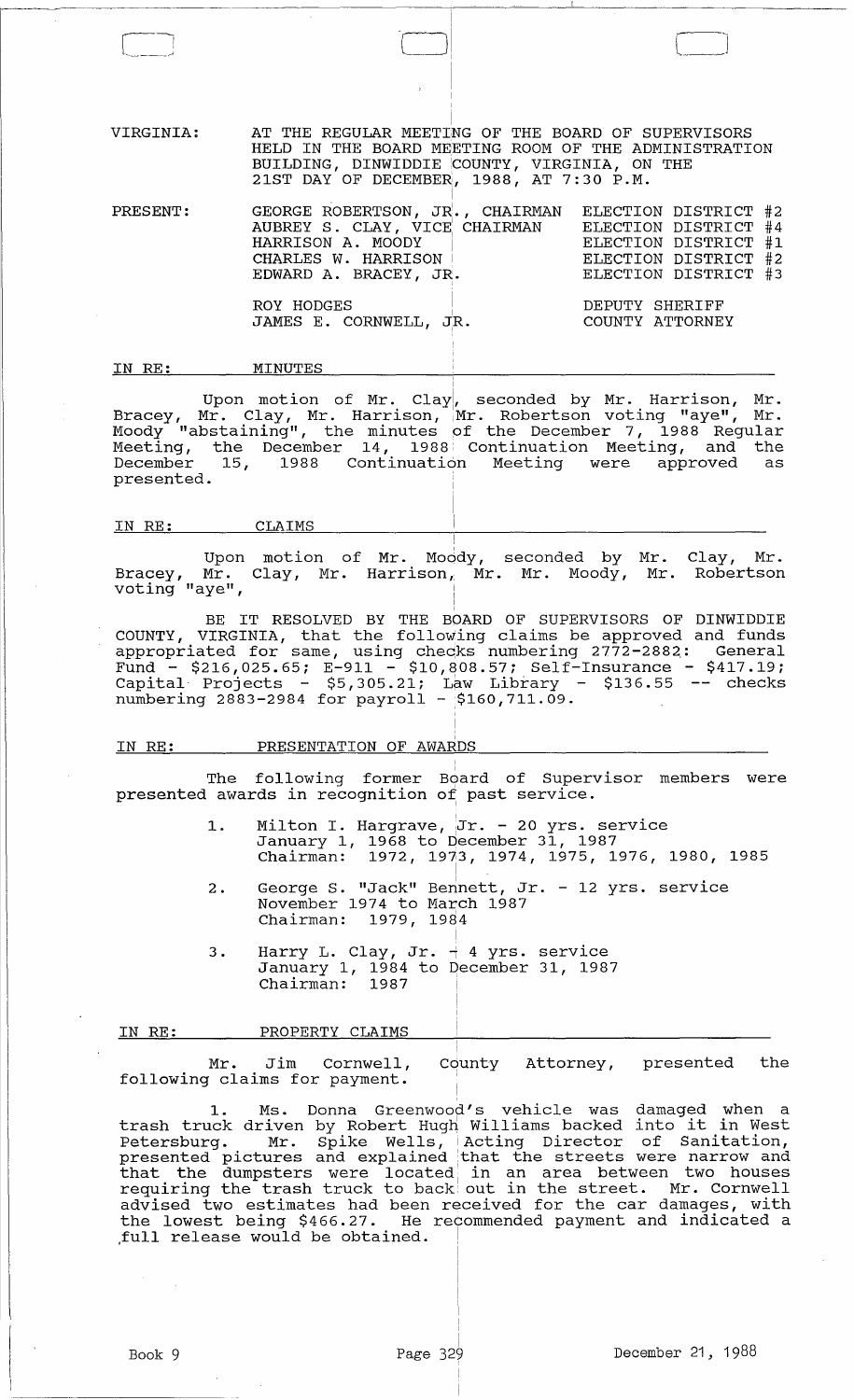Mr. Bracey, voting "aye", Upon motion of Mr. Bracey, seconded by Mr. Moody,<br>Mr. Clay, Mr. Harrison, Mr. Moody, Mr. Robertson

BE IT RESOLVED BY THE BOARD OF SUPERVISORS OF DINWIDDIE COUNTY, VIRGINIA, that Ms. Donna Greenwood be paid \$466.27 in exchange for a Release of All Claims, for damages sustained to her vehicle by a trash truck.

2. Avery Insurance Agency submitted a claim wherein a trash truck had run over their septic tank. The 1250 gallon tank had to be replaced, the old tank pumped and removed, the area graded and gravel replaced in the driveway for a total of \$1,400. Mr. Wells explained the regular driver was aware of where the tank was located; however, this was a substitute driver.

Mr. Bracey, voting "aye", Upon motion of Mr. Clay, Mr. Clay, Mr. Harrison, seconded by Mr. Mr. Moody, Mr. Harrison, Robertson

BE IT RESOLVED BY THE BOARD OF SUPERVISORS OF DINWIDDIE COUNTY, VIRGINIA, that Avery Insurance Company be paid the \$1,400 for damages to the septic tank and an agreement wherein the septic system will be marked and the county will not be responsible for future damages.

# IN RE: CITIZEN COMMENTS

1. Mr. Edward Arthur expressed his concern with the street lights in subdivisions. He felt some other arrangements should be made and that the subdivisions should have to pay for the streetlights. He said the County was not in a position to bear these expenses and should not be considered. He stated other people outside of subdivisions were responsible for their own lighting. Mr. Arthur also commented on the Chairman's remarks concerning inquiry into County employee leave. He suggested to relieve any liability on the Board, a form of release should be drawn up for employees to sign when they take leave.

2. Mrs. Kay Winn stated during the past year she has spoken to the Board and had tried to be respectful and courteous spoken to the board and had tried to be respective and conreeds<br>at all times when speaking. She wanted to share a compliment she had received after the Planning Commission Meeting on Monday night. She said visitors from other localities were amazed at the process of democracy functioning in Dinwiddie County in today' s process of democracy functioning in binwiddle county in coday's<br>society. She felt that democracy was not dead, but very much alive in Dinwiddie County.

#### IN RE: AMENDMENTS TO AGENDA

Upon motion of Mr. Moody, seconded by Mr. Harrison, Mr. Bracey, Mr. Clay, Mr. Harrison, Mr. Moody, Mr. Robertson voting "aye", the following amendments were approved for addition to the agenda:

1. Executive Session - Two industries will be discussed and the Chairman invited Herbert Williams and Pete Thrower of the Industrial Development Authority, and Mr. Sean Vargyai of ABIDCO to attend.

# IN RE: DINWIDDIE COUNTY FOOD BANK

Rev. A. L Toney, Sr., representing Dinwiddie County Food Bank, advised the Board their group was currently located in the Dinwiddie Ruritan Club; however, they have to relocate by December 31, 1988. Mr. Toney requested assistance from the Board to move into the Eastside Elementary School. He stated he knew the county wanted to sell the building and they would help khew the county wanted to seif the building and they would help<br>take care of the inside and outside of the facility. He advised they had been moving from place to place and needed a permanent

فستحدث والمتحدث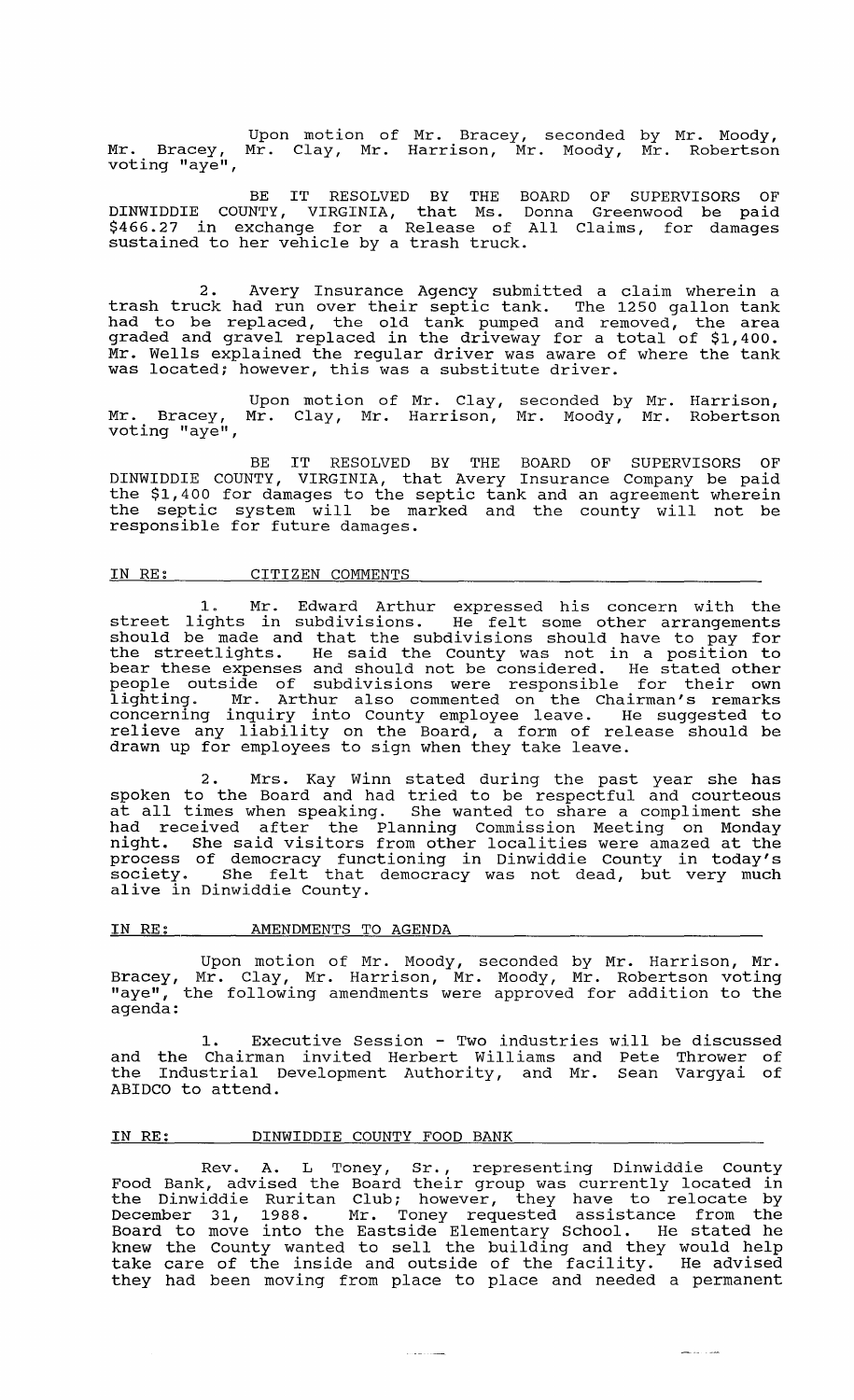site. He advised they would require three rooms; however, would like one wing. He stated they needed to know something as they had to be out of the Ruritan Building by next week. Dr. Vaughn advised the School Board still owns the building and the request advised the senect beard befit owns and baffaring and the request Cornwell, County Attorney, suggested an agreement be worked out wherein they ask the School Board to let the Dinwiddie Food Bank wherein they ask the behoor board

ARTICLE

Upon motion of Mr. Harrison, seconded by Mr. Bracey, Mr. Bracey, Mr. Clay, Mr. Harrison, Mr. Moody, Mr. Robertson voting  $"$ aye $"$ ,

BE IT RESOLVED THAT THE BOARD OF SUPERVISORS OF DINWIDDIE COUNTY, VIRGINIA, requests the School Board allow the Dinwiddie County Food Bank to use the Eastside Elementary School County Food Bank to use the Eastside Elementary<br>facilities at will, and an agreement be drawn up accordingly.

I

# IN RE: DINWIDDIE INSTITUTE

Mr. George Robertson read the petition from the Trustees of Dinwiddie Institute of the A.M.E. Zion Church located on Route 679. The Dinwiddie Institute presented a petition requesting permission to place a sign at the intersection of Rt. 619 and Rt. permission to prace a sign at the intersection of Re. 819 and Re.<br>1 indicating the location of their facility. The signs that were I indicating the recation of their racific, the signs that were Clerk's Office and Courthouse grounds was done. The signs were not replaced because of the Historical Landmark designation of the Courthouse and, more importantly, when you allow one, you are courthouse and, more importantly, when you allow one, you are opening the door for other requests of this type. Their<br>alternative is to request permission from the State Highway Department to place the sign on the State right-of-way. Mr. Department to prace the Sign on the Brace light of way. In: Another alternative is to contact the property owner, on the opposite side of the intersection.

Bracey, "aye", Upon motion of Mr. Bracey, seconded by Mr. Harrison, Mr. Mr. Clay, Mr. Harrison, Mr. Moody, Mr. Robertson voting

!

BE IT RESOLVED BY THE BOARD OF SUPERVISORS OF DINWIDDIE COUNTY, VIRGINIA, concurs with the action of the Administration to deny the request and further instructs the County Administrator to write a letter to the Dinwiddie Institute indicating the action taken by the Baord and the reasons why the request was not granted.<sup>1</sup>

IN RE: VIRGINIA DEPARTMENT OF TRANSPORTATION --<br>Addition to Secondary System -- Mansfield North -<br>Jackie Drive, Mark Drive, James Court and Donnie Court

Mr. MacFarland Neblett, Resident Engineer of the Virginia Department of Transportation, presented a resolution requesting Jackie Drive, Mark Drive, James iCourt and Donnie Court be added into the secondary system.

Upon motion of Mr. Clay, seconded by Mr. Moody, Mr.<br>Bracey, Mr. Clay, Mr. Harrison, Mr. Moody, Mr. Robertson voting  $\sqrt{V^2}$  "aye", the following resolution was adopted:

> BE IT RESOLVED BY THE BOARD OF SUPERVISORS OF DINWIDDIE COUNTY, VIRGINIA, that the Virginia Department of transportation, be and is hereby, requested to add a section of road known as Jackie Drive, beginning at a point on Route 601, 0.12 miles east of Route 1353 and running in a northerly direction 0.33 miles to a deadend with a turn-around. This road has been constructed, drained, and surfaced in accordance with Virginia Department of Transportation Specifications and 'county Ordinances; and,

> BE IT FURTHER RESOLVED BY THE BOARD OF SUPERVISORS OF DINWIDDIE COUNTY, VIRGINIA, that the Virginia Department of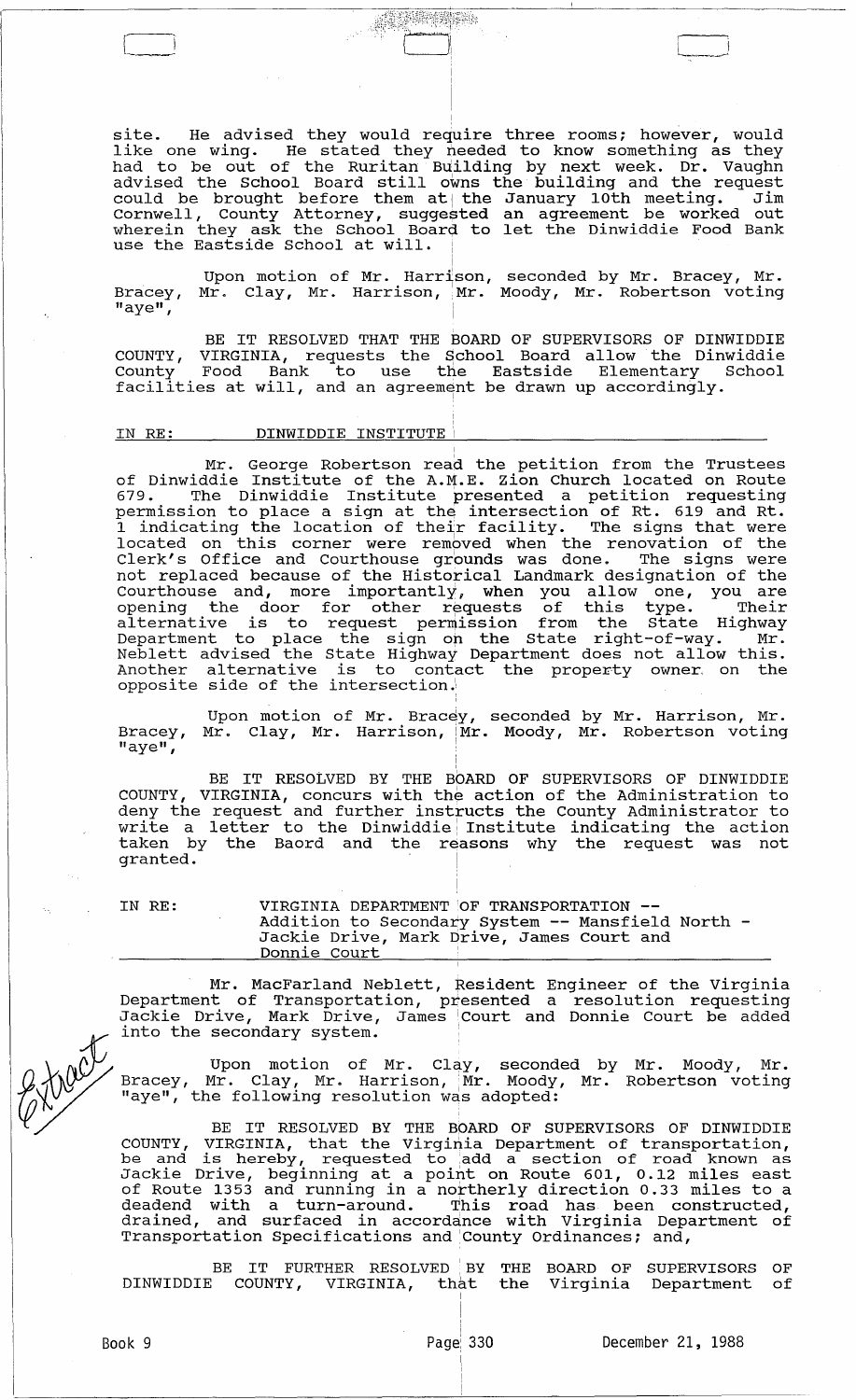Transportation be and is hereby requested to add a section of road known as James Court, beginning at a point on Jackie Drive, 0.09 miles north of Route 601 and running in a westerly direction 0.06 miles here it house our and running in a second interesting the second interest of the miles to a deadend with a turn around. This road has been constructed, drained and surfaced in accordance with Virginia Department of Transportation Specifications and County Ordinances; and,

BE IT FURTHER RESOLVED BY THE BOARD OF SUPERVISORS OF DINWIDDIE COUNTY, VIRGINIA, that the Virginia Department of Transportation be and is hereby requested to add a section of road known as Mark Drive, beginning at a point on Route 1353, 0.19 miles north of Route 601 and running in an easterly direction 0.19 miles horem of house oor and running in an easeerly direction over constructed, drained, and surfaced in accordance with the Virginia Department of Transportation Specifications and County Ordinances; and,

BE IT FURTHER RESOLVED BY THE BOARD OF SUPERVISORS OF DINWIDDIE COUNTY, VIRGINIA, that the Virginia Department of Transportation be and is hereby requested to add a section of road known as Donnie Court, beginning at a point on Jackie Drive, 0.08 miles north of Mark Drive and running in a westerly direction 0.06 miles to a deadend with a turn-around. This road has been constructed, drained, and surfaced in accordance with the Virginia Department of Transportation specifications and County Ordinances; and,

BE IT FURTHER RESOLVED BY THE BOARD OF SUPERVISORS OF DINWIDDIE COUNTY, VIRGINIA, that these roads in Mansfield North Subdivision, if accepted, be added to the Secondary System of Dinwiddie County, effective on the date of approval of the Highway Commission with a maintenance bond and fee pursuant to section 33.1-229 of the Code of Virginia (1950, as amended); and,

BE IT FURTHER RESOLVED BY THE BOARD OF SUPERVISORS OF COUNTY, VIRGINIA, does guarantee the Commonwealth of a minimum unrestricted right-of-way of 50 feet with a minimum unrestricted right-or-way or 50 reet with<br>easements for cuts, fills, and drainage, as recorded in 13, Page 28, dated April 25, 1986, for section Four and 13, Page 67 dated June 2, 1987 for section Five. DINWIDDIE Virginia, necessary Plat Book Plat Book

#### IN RE: SCHOOL BOARD **--** SALE OF PROPERTY

Mr. Jim Cornwell, County Attorney, advised the School Board has passed the resolution declaring the .20 acres of land at Dinwiddie Elementary surplus property adj acent to Smyrna Baptist Church. The next step is to record the resolution passing title to the County. The Church has offered to pay for having the land surveyed and has offered a bid on the property.

Upon motion of Mr. Bracey, seconded by Mr. Moody, Mr. Bracey, Mr. Clay, Mr. Harrison, Mr. Moody, Mr. Robertson voting biaccy, m. ciay, m. naffison, m. noody, m. nobeleson voeing<br>"aye", the County Attorney is authorized to advertise for a public hearing for January 18, 1989 the sale of .20 acres of property hocated at Dinwiddie Elementary School adjacent to Smyrna Baptist Church.

#### IN RE: FIRE DEPARTMENTS AND RESCUE SQUAD

Mr. Jim Rice, Public Safety Director, the Board at the December 7, 1988 meeting, had volunteer programs throughout the state and findings as follows: at the request of researched various reported on his

1. After discussion with the County Attorney and State elected officials, he found that personal property tax breaks were elected officials, he found that personal property tax breaks were<br>not allowed. However, it should be noted that such programs are being considered by the General Assembly.

2. The possibility of offering a partial retirement program after the member has attained 20 years of service and age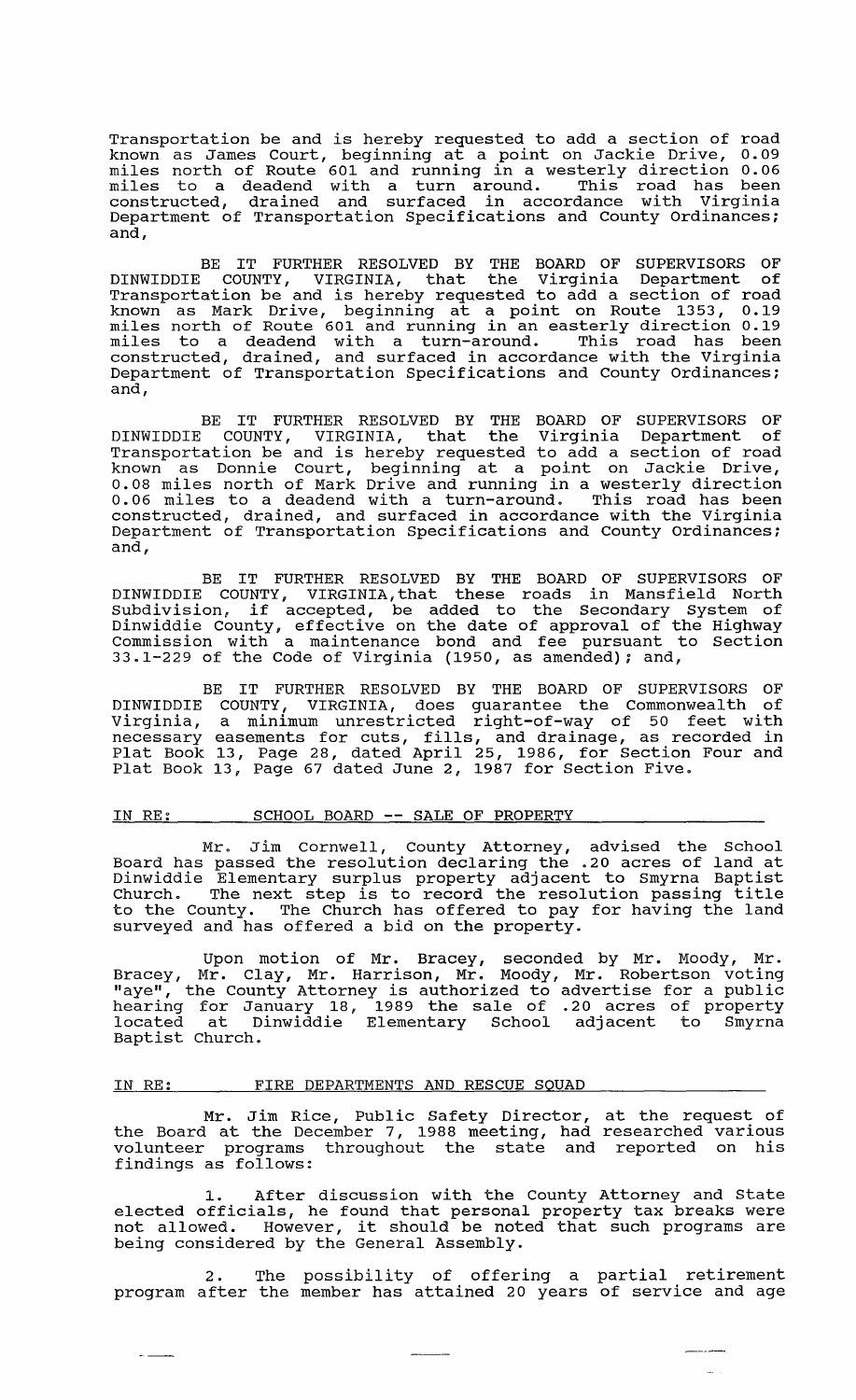60 is also being considered by the General Assembly. This could prove to be a significant factor in the retention of volunteers.

!

**Alertarius** 

 $\Box$ 

3. Mr. Rice had been in contact with the State Department of Volunteerism and they have agreed to come into the County to provide training to the, volunteers. This training would offer guidance, new ideas and programs that should prove to be beneficial in the recruitment and retention of additional members. He added that there was no cost to the County for this members. He added that there was no cost to the county for this<br>service and the first meeting was scheduled for January 9, 1989, with subsequent meetings to follow.

4. He advised there was only one program he was aware of at this time that would be economically feasible for the County and also recognize the need for additional support of the volunteers. This program conslsts of each member receiving a \$3.00 donation for each call regponded to. In return for this consideration, each participating member must, within one year, attain Firefighter I and Hazardou's Materials I Level certification accum interigneer I and habitacle incertairs I have conclused in eligible. This program should have a minimal financial impact on eiigible. This program should have a minimal financial impact on<br>the County, if managed property. He advised this item could be budgeted at an average of \$30,000 per year, which would include both the Rescue Squad and Fire Departments. He added he would be responsible to make sure the program worked and would be closely responsible to make sure the program worked and would be closely monitored.

In order to manage to organize the volunteers organizational concept could County in the future. these programs there would be a need into a more cohesive unit. This result in substantial savings to the

Mr. Rice also reported that he had been informed by the Virginia Department of Emergency Services that his salary was virginia beparement of imergency bervices that his saidly was program supplements 50% of personnel and administrative costs for emergency services.

IN RE: APPOINTMENTS

# 1. Planning Commission - 4 year terms

{ Mr. Harrison nominated Mr. Walter Kelly O~) reappointment, Mr. Clay nominated Ms. Inell Moody *'/\1."'\* ,L,t1 '-' reappointment. Upon motion of. Mr. Harrison, seconded by  $\overleftrightarrow{\mathcal{L}}^{\mathcal{X}^{\mathsf{I}}}$  Bracey, Mr. Bracey, Mr. Clay, Mr. Harrison, Mr. Moody,  $R$ obertson voting "aye",  $\frac{1}{R}$ for for Mr. Mr.

> $\frac{1}{1}$ BE IT RESOLVED BY THE BOARD OF COUNTY, VIRGINIA that Mr. Walter Kelly reappointed to the Planning commission, ending December 31, 1992. SUPERVISORS OF DINWIDDIE and Ms. Inell Moody be for a four year term,

2. Dinwiddie County Water Authority - 4 year terms

Mr. Bracey nominated Mr.' John Clements for reappointment and Mr. Clay nominated Mr. Joseph Patterson for reappointment to  $\bigwedge$  the Dinwiddie County Water Authority.

 $\mathcal{D}_{\lambda}^{\vee}$  Upon motion of Mr. Bracey, seconded by Mr. Clay, Mr.  $L'$ . Bracey, Mr. Clay, Mr. Harrison, Mr. Moody, Mr. Robertson voting  $\mathsf{''aye''}$ ,  $\blacksquare$ 

> BE IT RESOLVED BY THE BOARD OF SUPERVISORS OF DINWIDDIE COUNTY, VIRGINIA, that Mr. John Clements and Mr. Joseph Patterson be reappointed to the Dinwiddie County Water Authority for a four year term, ending December 31, 1992.

3. Appomattox Regional Library Board - 4 year term

 $\sim$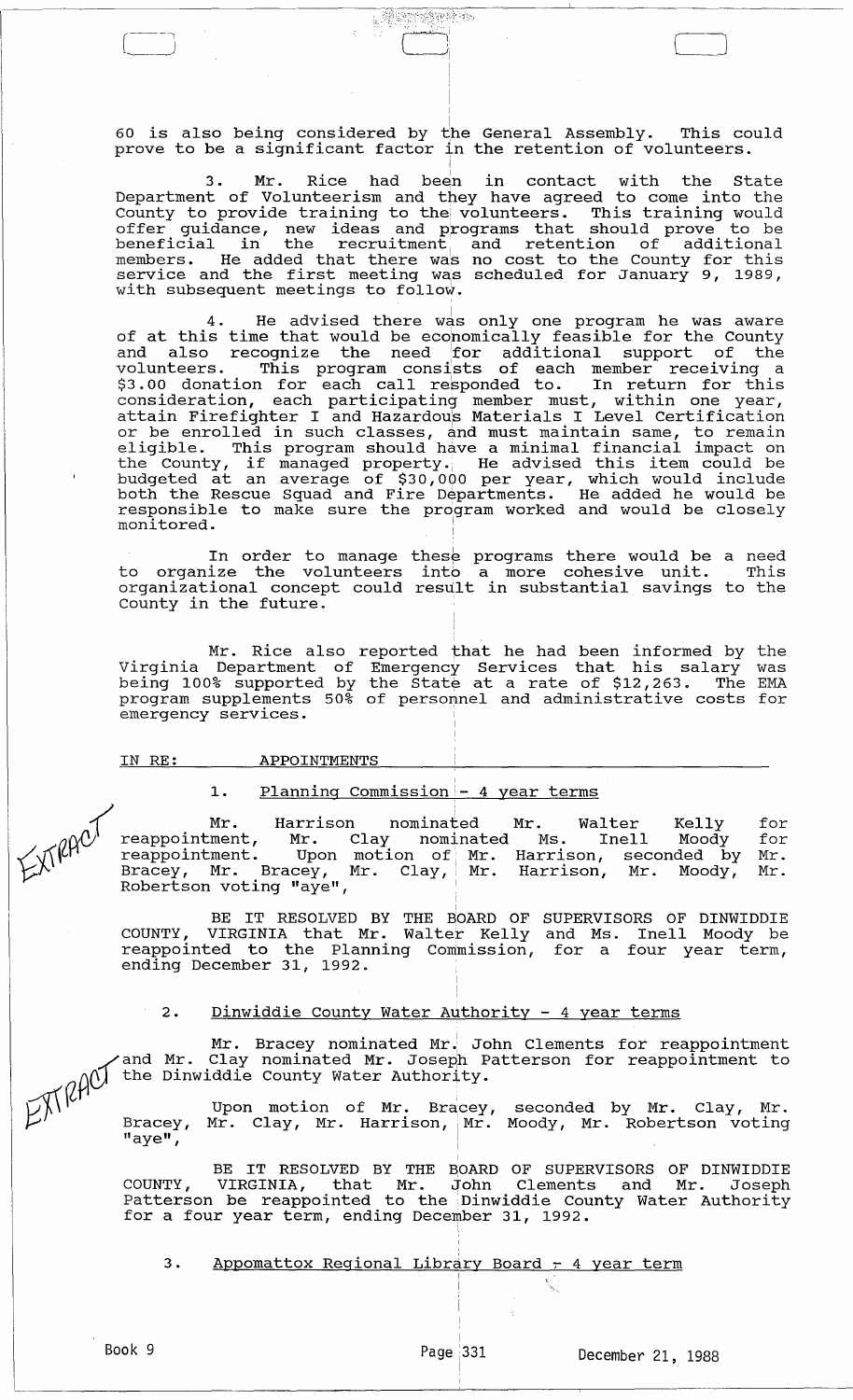At the December 7, 1988 Board Meeting, Mrs. Hattie M. Walker's resignation was accepted, effective December 31, 1988.

Mr. Bracey nominated Ms. Gloria Harvell, Route 1, Box 34M-I, Carson, Virginia to fill this position.

Bracey, "aye", Upon motion of Mr. Bracey, Mr. Clay, Mr. Harrison, Mr. seconded by Mr. Clay, Mr. Moody, Mr. Robertson voting

BE IT RESOLVED BY THE BOARD OF SUPERVISORS OF DINWIDDIE COUNTY, VIRGINIA, that Ms. Gloria Harvell be appointed to the Appomattox Regional Library Board to fill the vacancy, ending June 30, 1990.

#### 4. Transportation Safety Commission - 1 yr. term

Mrs. Wendy Quesenberry, Assistant County Administrator, requested all seven members be reappointed.

Bracey, "aye", Upon motion of Mr. Moody, Mr. Clay, Mr. Harrison, Mr. seconded by Mr. Bracey, Mr. Moody, Mr. Robertson voting

BE IT RESOLVED BY THE BOARD OF SUPERVISORS OF DINWIDDIE COUNTY, VIRGINIA, that Mr. A. S. Clay, Mr. T. E. Gibbs, Mr. Rebecca Tilson, Mr. Terry Jones, Ms. Barbara Wilson, Mr. Max Roberts, and Mr. Louis Thibault be reappointed to the Transportation Safety Commission for a one year term, ending December 31, 1989.

IN RE: OFFICE EQUIPMENT MAINTENANCE AGREEMENT

Mrs. Wendy Quesenberry, Assistant County Administrator, presented the following recommendations on awarding the Office Equipment Maintenance Contracts.

> Advanced Systems - 8 typewriters @ \$42 - \$336 Memory Typewriter  $-$

Petersburg Business Machines - 9 typewriters @ \$42 - \$368

IBM - 2 typewriters @ \$280.67 - \$561.34

Dominion Business Machines - Silver Reed EX66 - \$250 Silver Reed EX77 - \$325

Dictaphone - 3730 x 2 = \$160  $3720 \times 2 = $186$  $2720 \times 1 = 590$ 

BASIS Wheelwriter and Swintec  $=$  New equipment  $-$  ON CALL

These contracts are effective January 1, 1989, for a Grand Total of \$2,776.34.

Bracey, Mr. Clay, Mr. Harrison, Mr. Moody, Mr. Robertson voting "aye", Upon motion of Mr. Harrison, seconded by Mr. Clay, Mr.

BE IT RESOLVED BY THE BOARD OF SUPERVISORS OF DINWIDDIE COUNTY, VIRGINIA that the Maintenance Agreement on the Office Equipment be granted as presented to the above firms effective January 1, 1989, totalling \$2,776.34.

/  $E[X]$ 

 $\mathcal{L}_{\mathrm{eff}}$  .  $\sim 100$ 

# BINGO & RAFFLE PERMIT **--** DINWIDDIE YOUTH LEAGUE

 $\mathcal{L}_{\text{max}} = \mathcal{L}_{\text{max}}$ 

IN RE: Bracey, "aye", Upon motion of Mr. Clay, seconded by Mr. Bracey, Mr. Mr. Clay, Mr. Harrison, Mr. Moody, Mr. Robertson voting

/  $200$ 

/

 $\lt \vee \wedge \vee'$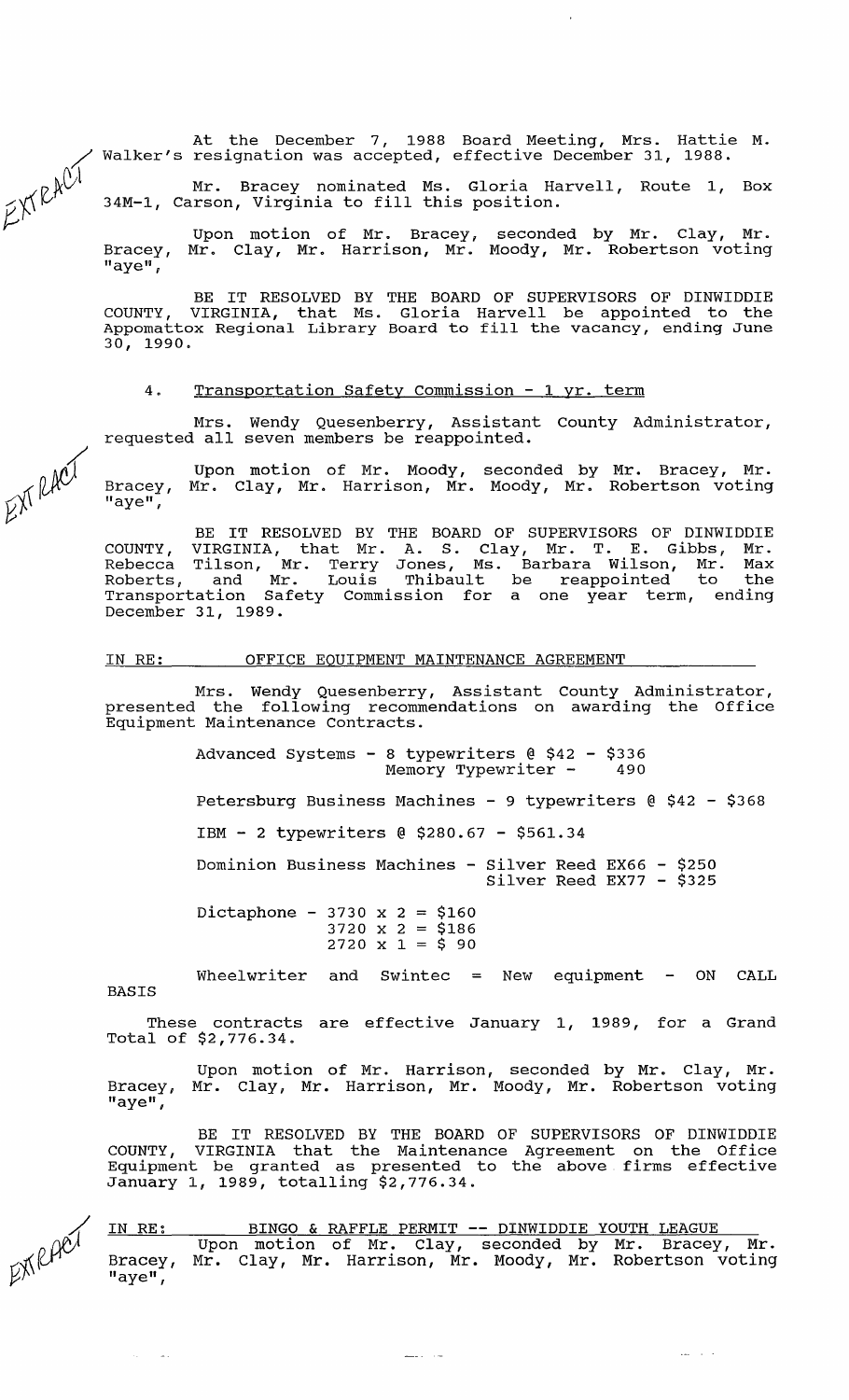i BE IT RESOLVED BY THE BOARD OF SUPERVISORS OF DINWIDDIE COUNTY, VIRGINIA, that the following resolution be adopted: I

i

**STERN STATE** 

LJ

WHEREAS, Dinwiddie Youth League has submitted an application for a Bingo and Raffle Permit for Calendar Year 1989;

WHEREAS, Dinwiddie Youth League meets the requirements as set out in section 18.2-340.10 bf the Code of Virginia and has paid the Ten Dollar (\$10.00) application fee.

NOW THEREFORE BE IT RESOLVED BY THE BOARD OF SUPERVISORS OF DINWIDDIE COUNTY, VIRGINIA, that Dinwiddie Youth League be er Ernings and Controller Contently that Exhibitation Touch Estimate of the Calendar Year 1989.

<sup>I</sup>IN RE: BINGO & RAFFLE PERMIT -- DINWIDDIE MOOSE LODGE

Bracey, "aye", Upon motion of Mr. Bra<mark>cey,</mark> Mr. Clay, Mr. Harrison, Mr. seconded by Mr. Clay, Mr. Moody, Mr. Robertson voting

BE IT RESOLVED BY THE BOARD OF SUPERVISORS OF DINWIDDIE COUNTY, VIRGINIA; that the following resolution be adopted:

WHEREAS, Dinwiddie Moose Lodge has submitted an application for a Bingo and Raffle Permit for Calendar Year 1989;  $\overline{\mathbf{a}}$ nd ' $\overline{\mathbf{a}}$ ' ' $\overline{\mathbf{a}}$ ' ' $\overline{\mathbf{a}}$ ' ' $\overline{\mathbf{a}}$ ' ' $\overline{\mathbf{a}}$ ' ' $\overline{\mathbf{a}}$ ' ' $\overline{\mathbf{a}}$ ' ' $\overline{\mathbf{a}}$ ' ' $\overline{\mathbf{a}}$ ' ' $\overline{\mathbf{a}}$ ' ' $\overline{\mathbf{a}}$ ' ' $\overline{\mathbf{a}}$ ' ' $\overline{\mathbf{a}}$ ' ' $\overline{\mathbf{a}}$ ' ' $\overline{\mathbf{a}}$ ,

WHEREAS, Dinwiddie Moose Lodge meets the requirements as set out in Section 18.2-340.10 of the Code of Virginia and has paid the Ten Dollar (\$10.00) application fee.

I

NOW THEREFORE BE IT RESOLVED BY THE BOARD OF SUPERVISORS OF DINWIDDIE COUNTY, VIRGINIA, that Dinwiddie Moose Lodge be granted a Bingo and Raffle Permit for the Calendar Year 1989, granted a bingo and narrie rermit for the carendar rear 1585, occupancy load by the Public Safety Officer.

IN RE: BINGO & RAFFLE PERMIT -- NAMOZINE VFD

Bracey, "aye", Upon motion of Mr. Bracey, seconded by Mr. Clay, Mr.<br>Mr. Clay, Mr. Harrison, Mr. Moody, Mr. Robertson voting i Moody, Mr. Robertson voting

BE IT RESOLVED BY THE BOARD OF SUPERVISORS OF DINWIDDIE COUNTY, VIRGINIA, that the following resolution be adopted:

WHEREAS, Namozine VFD has submitted an application for a Bingo and Raffle Permit for Calendar Year 1989; and

WHEREAS, Namozine VFD meets the requirements as set out in section 18.2-340.10 of the Cqde of Virginia and has paid the Ten Dollar (\$10.00) application fee.

NOW THEREFORE BE IT RESOLVED BY THE BOARD OF SUPERVISORS OF DINWIDDIE COUNTY, VIRGINIA, 'that Namozine VFD be granted a Bingo and Raffle Permit for the Calendar Year 1989, contingent upon the Commonwealth Attorney's signature upon the form.

IN RE: LAND USE

Mr. Robertson, Chairman, read the following:

"December 21, 1988

Board of Supervisors

Gentlemen:

1989 will bring us budget requirements that must be met by innovative ideas or tax increases! Tax increases should be as a last resort and should be small. Innovative ideas are preferable!



EXTRACT

EXTRACT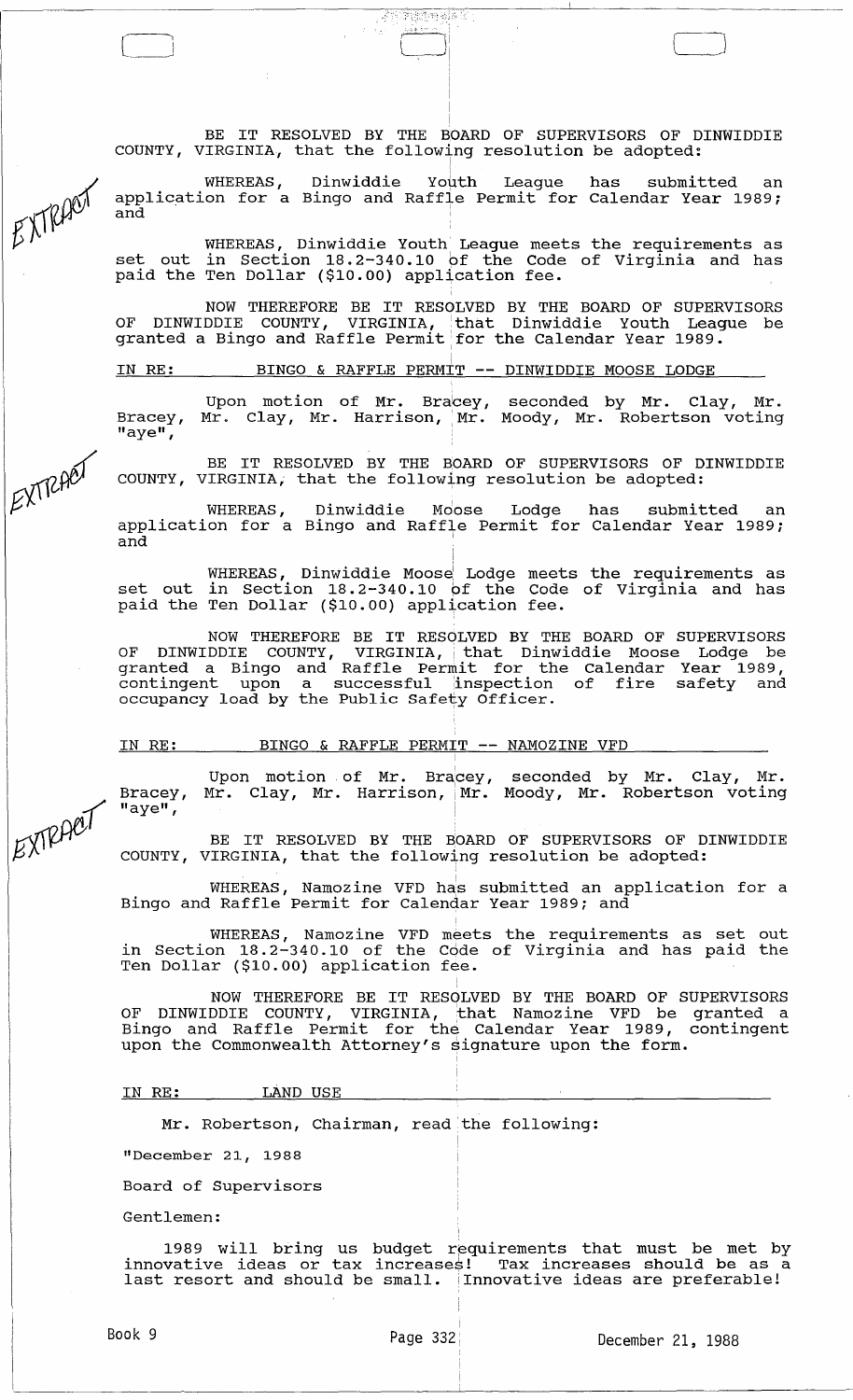We have requested the County Attorney's opinion on the following:

1. Rescinding the Land Use Tax on all but agricultural land!

2. Restoring the Farm Machinery Tax!

His opinion is attached.

As a result we will request the Board at our January 4th, 1989 meeting to approve advertising for a public hearing to be held in February for the purpose of citizen input on rescinding the Land Use Tax on all but agricultural land. A resolution to this effect will be prepared and placed in your January 4th packet. We will also have a proposed ordinance available.

In a timely fashion, we will also have paper work prepared for In a cimery rashfon, we wiff also have

Gentlemen, we respectfully request a favorable vote in order that our citizens have the opportunity for input.

> George E. Robertson, Jr. and Charles W. (Dewey) Harrison"

Mr. Moody stated he did not see anything innovative with this proposal in trying to reinstate an old tax and moved that the  $\frac{1}{1}$ ssue be tabled.

Mr. Robertson advised this will be brought up and presented at the January 4, 1989 meeting, and therefore, there was no issue at this time to be tabled. He wanted the citizens to call their representative and express their opinion.

# IN RE: CHAIRMAN'S REMARKS

Mr. Robertson presented a synopsis for 1988 and requested the following be made a part of the minutes.

"Fellow Members of the Board, Fellow citizens:

1988 has been an interesting year for Dinwiddie. To point to just a few happenings during the year:

I. We started the year without an Administrator and our Interim Administrator and her staff did an outstanding job. We commend them for their loyalty and dedication!

2. Our Planning Department has spent many hours working with prospective industries. With the assistance and cooperation of Appomattox Basin Industrial Development Corp. (Sean Vargyai and staff); Crater Planning District Commission (Denny Morris & Staff), County Administration and many agencies, the following accomplishments were possible:

1. Tindall corp. (Approx. 100 employees)

2. Dinwiddie International Raceway (Approx. 75 temporary employees). {Mr. Robertson commented he had spoken with the raceway attorney who assured him the money was available and the faceway attorney who assured him the money was avariable and<br>they were 2 to 3 weeks ahead of schedule. He advised the first was was scheduled for the third week in May and they are expected to break ground January 10, 1989.}

3. Old Dominion Power Plant (ongoing negotiations; approx. 600 temporary employees and 200 permanent employees) .

 $\sim 10^{-10}$  km  $^{-1}$ 

 $\sim$   $-$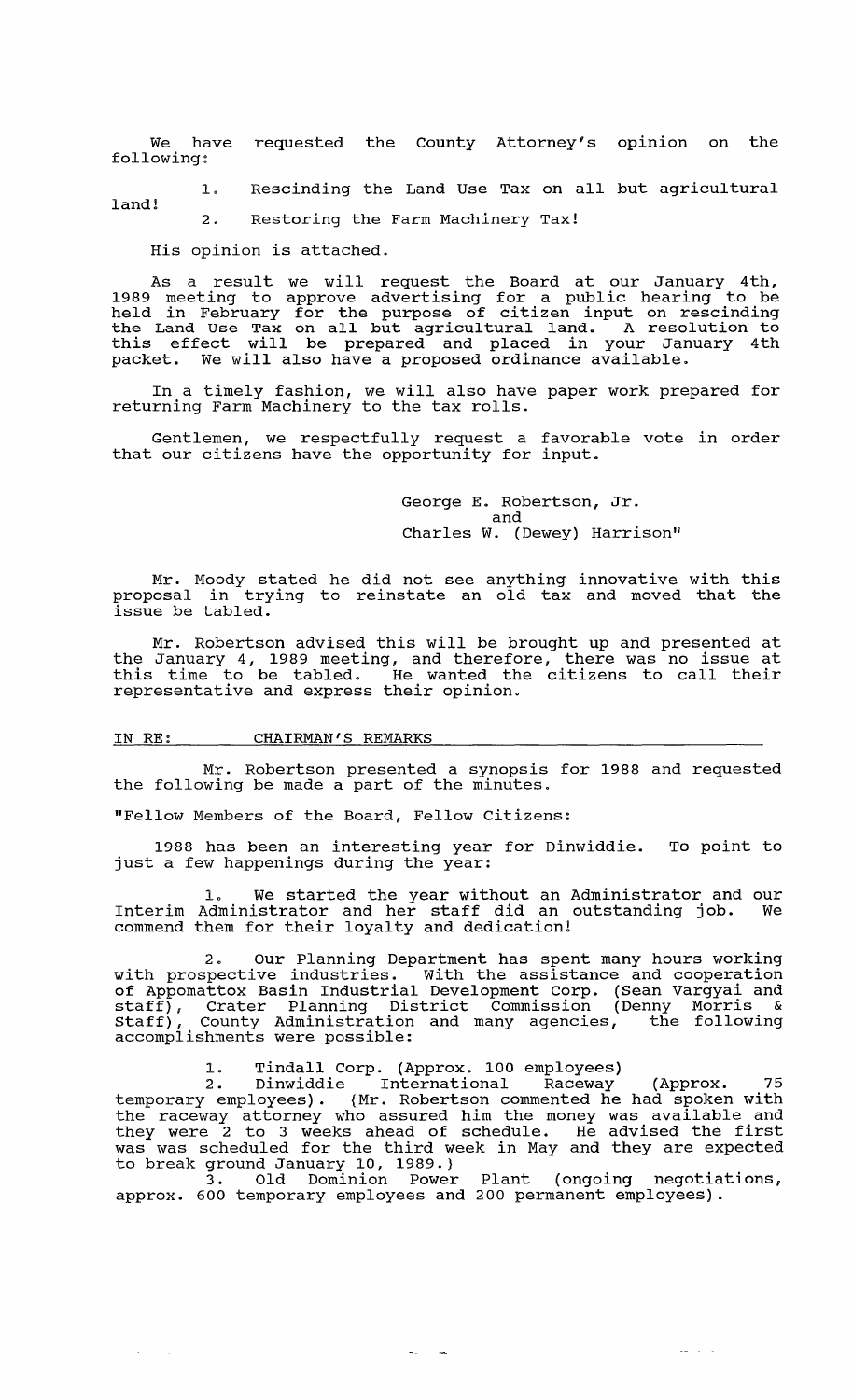(Mr. Robertson commended the citizens for the good showing at the {Mr. Robertson commended the citizens for the good showing at the public hearing on December 14, 1988 at the Dinwiddie County High school and they were impressed with the support.}

BARTING S

 $\mathcal{A}^{\text{max}}$ 

.<br>|<br>|

 $\Box$ 

4 . . industry to announce in next few days (200-250 employees). {Mr. Robertson commented he was 95%<br>sure the operation would be here by the first of Spring.}

 $5.$   $\frac{3}{2}$  and  $\frac{3}{2}$  and  $\frac{1}{2}$  industry to announce in next few days (50 employees to start). (Mr. Robertson commented this industry would be coming and construction would begin soon.}

6. Several other indus'tries are being worked with and we feel real good about a couple of these.

7. We employed an Admihistrator in July and the budget, landfill discussions, jail improvement project plus many other problems were put in his care. He and his staff have given considerable attention to these concerns. Some have been solved. Some are being studied. And solutions are pending on others. Problems did not occur over night'., therefore solutions will not be forthcoming over night. Our administrator, staff and your supervisors are continuing to provide solutions that will not burden the taxpayers. Our appreciation and best wishes to them

for their efforts.<br>for their efforts.<br>8. Our Department Heads were requested to reduce their budgets in order to improve our financial position. They all cooperated to the fullest. To them we say "thanks"!

9. While we may have said in the past that our citizens did not attend and participate in Government, we certainly cannot say that in 1988. We have had considerable participation. I strongly support and encourage this type of involvement when it is not a personal nature.

We are now ready to enter 1989. I believe that the future will be better because of the happenings of 1988. I have put together 12 of my wishes and prayers for Dinwiddie citizens in the future. They are as follows:

My Wishes and Prayers for Dinwiddie are:

George E. Robertson, Jr.

#### Chairman, Board of Supervisors

An industrial tax base that provides funds to educate and prepare all citizens for the high-tech future!

I 2. An appreciation of the outstanding service that the educators and employees of our school system perform!

I 3. Good jobs and fair taxes for all citizens striving to provide a good life for their families!

Lower taxes to enable our senior citizens to live without fear of poverty and to live with the dignity that they have earned!

Agencies and citizens to assist those less fortunate to return to the life that they once enjoyed!

, 6. citizens that look at an issue from all sides and support their elected officials or offer alternative solutions!

, 7. citizens that offer themselves to run for office or volunteer to serve on authorities and/or commission!

8. Easing of requirements placed on volunteer fire and rescue personnel in order that citizens will again be able to rescue personner in order that critizens wifit again be able to rescue squads (if this is not done soon or volunteer fire and rescue squads may have to become a paid service and will have a devastating effect on budgets!)

9. Complete support and appreciation for our hard working and dedicated volunteer fire and rescue personnel.